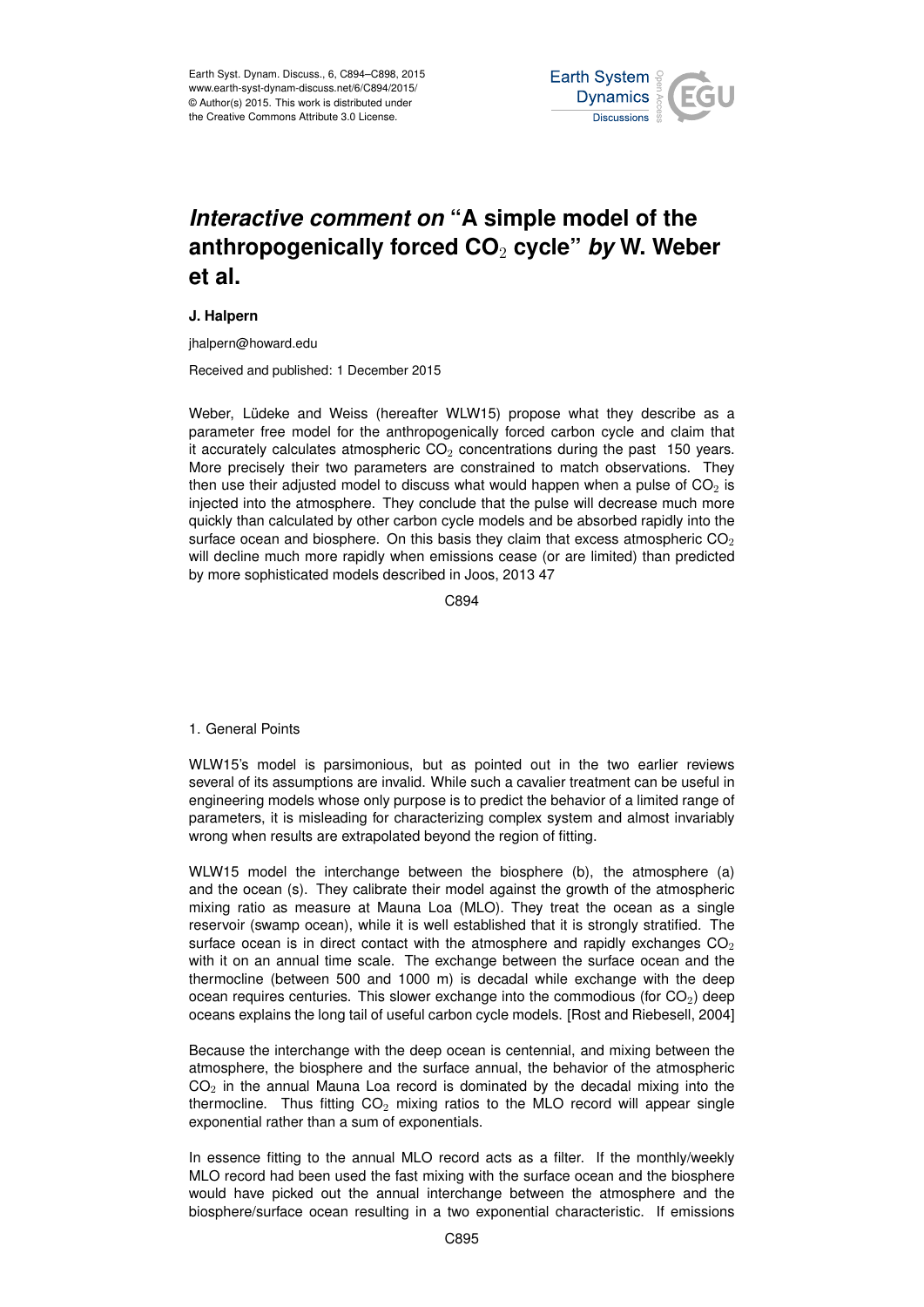cease, and Scripps continues to measure  $CO<sub>2</sub>$  concentrations for another millennia, yet another, slower exponential decay corresponding to mixing into the deep ocean would be found. Of course, complex carbon cycle models break the system down into even finer detail, and more terms are needed.

Because of this filtering effect the WLW15 model reduces to a one box model of the carbon cycle, many examples of which are discussed in the literature, including in a paper referenced by Weber, et al. Cawley, 2011. Cawley, in criticizing a one box model of Essenhigh reproduces the key result of WLW15, a rapid decrease to zero of a pulse of  $CO<sub>2</sub>$  injected into the atmosphere (See Fig. 7 in Cawley), but Cawley also recognizes that the result is spurious.

### To quote from Cawley

"The response of the carbon cycle to the injection of a pulse of CO2 can also be reasonably be approximated by a sum of exponentials, with different time-constants reflecting the range of timescale on which the physical mechanisms involved operate. Even uptake of  $CO<sub>2</sub>$  by the deep ocean will not fully restore atmospheric carbon dioxide levels back to their pre-industrial equilibrium; anthropogenic emissions have increased the total amount of carbon in the active carbon cycle and a fraction of that additional carbon will remain in the atmosphere after the atmospheric, oceanic and terrestrial reservoirs have fully equilibriated. A full return to pre-industrial levels will require the removal of the carbon from the active carbon cycle via chemical weathering, which permanently sequesters the carbon in the lithosphere. This process takes place on a timescale of tens of thousands of years."

For excess carbon injected into the atmosphere to be totally sequestered into biological materials and to remain there without exchange with the atmosphere would mean that decomposition of biological materials would not be increased by the

C896

increased amount of material.

## 2. Conclusion

In short WLW15 may have some validity over the last century to predict the atmospheric concentration  $CO<sub>2</sub>$  but for understanding the carbon cycle and for other than business as usual conditions it is worse than not even wrong, it is misleading.

This paper should not be published.

### **References**

Cawley, G.C. (2011), On the Atmospheric Residence Time of Anthropogenically Sourced Carbon Dioxide, Energy and Fuels,25(11), 5503- 5513 http: http://pubs.acs.org/doi/abs/10.1021/ef200914u Available at http://theoval.cmp.uea.ac.uk/ gcc/publications/pdf/ef2011a.pdf

Joos, F., et al. (2013), Carbon dioxide and climate impulse response functions for the computation of greenhouse gas metrics: a multi-model analysis, Atmos. Chem. Phys., 13(5), 2793-2825, http://www.atmos-chem-phys.net/13/2793/2013/.

Reay, D. S., F. Dentener, P. Smith, J. Grace, and R. A. Feely (2008), Global nitrogen deposition and carbon sinks, Nature Geoscience, 1, 430-437, http://www.nature.com/ngeo/journal/v1/n7/fig<sub>tab</sub>/ $nqeo230_F 1.html$ .

Rost, B., and U.Riebesell (2004), Coccolithophoresand the biological pump :  $response stoenvironmental changes, inCoccolithophores$ frommolecularprocessestoglobalimpact, editedbyH.R.T hiersteinandJ.R.Y oung, pp.99− 125, Springer, Berlin, http : //core.ac.uk/download/pdf /11755363.pdf.